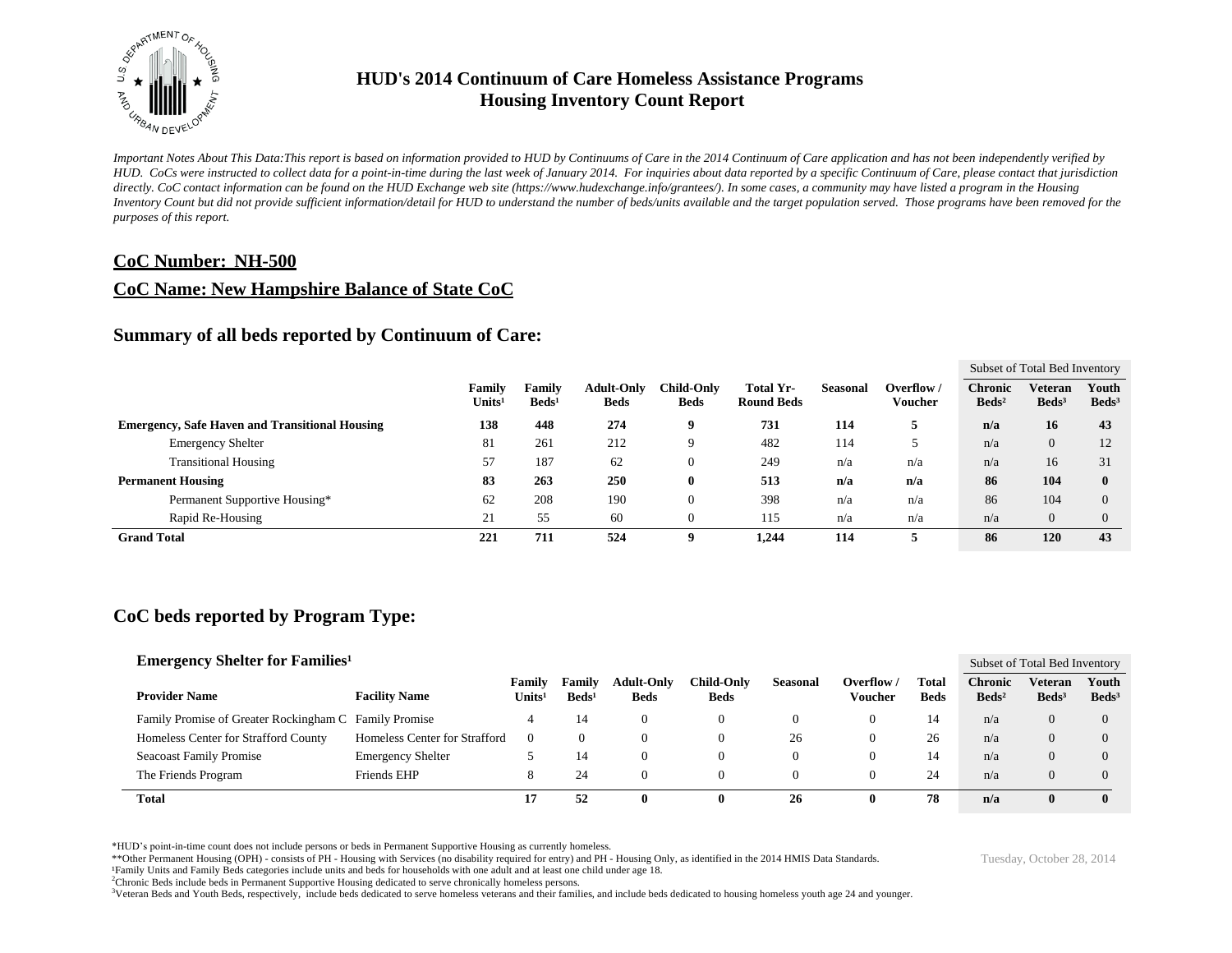

*Important Notes About This Data:This report is based on information provided to HUD by Continuums of Care in the 2014 Continuum of Care application and has not been independently verified by HUD. CoCs were instructed to collect data for a point-in-time during the last week of January 2014. For inquiries about data reported by a specific Continuum of Care, please contact that jurisdiction*  directly. CoC contact information can be found on the HUD Exchange web site (https://www.hudexchange.info/grantees/). In some cases, a community may have listed a program in the Housing *Inventory Count but did not provide sufficient information/detail for HUD to understand the number of beds/units available and the target population served. Those programs have been removed for the purposes of this report.*

| <b>Emergency Shelter for Mixed Populations</b> |                      |                              |                                  |                           |                                  |                 |                       |                      |                                   | Subset of Total Bed Inventory |                          |  |
|------------------------------------------------|----------------------|------------------------------|----------------------------------|---------------------------|----------------------------------|-----------------|-----------------------|----------------------|-----------------------------------|-------------------------------|--------------------------|--|
| <b>Provider Name</b>                           | <b>Facility Name</b> | Family<br>Units <sup>1</sup> | <b>Family</b><br>$\text{Beds}^1$ | Adult-Only<br><b>Beds</b> | <b>Child-Only</b><br><b>Beds</b> | <b>Seasonal</b> | Overflow /<br>Voucher | Total<br><b>Beds</b> | <b>Chronic</b><br>$\text{Beds}^2$ | Veteran<br>Beds <sup>3</sup>  | Youth<br>$\text{Beds}^3$ |  |
| Monadnock Center for Violence Preventi         | <b>MCVP</b>          |                              |                                  |                           |                                  | $\mathbf{0}$    |                       | 12                   | n/a                               | $\Omega$                      |                          |  |
| New Beginnings                                 | New Beginnings       | 4                            | 8                                |                           | $\Omega$                         | 0               | 0                     | 15                   | n/a                               | $\overline{0}$                |                          |  |
| <b>Starting Point</b>                          | Sharp House          | 4                            | 10                               |                           | 0                                | $\mathbf{0}$    |                       | 13                   | n/a                               | $\Omega$                      |                          |  |
| <b>Turning Point Network</b>                   | DV Shelter           |                              | 16                               | $\Omega$                  | $\Omega$                         | $\mathbf{0}$    |                       | 16                   | n/a                               |                               |                          |  |
| Total                                          |                      | 14                           | 38                               | 17                        |                                  | 0               | 0                     | 56                   | n/a                               |                               |                          |  |

| <b>Emergency Shelter for Adult Individuals</b><br>Subset of Total Bed Inventory |                                 |                              |                           |                                  |                                  |                 |                       |                             |                                     |                              |                            |
|---------------------------------------------------------------------------------|---------------------------------|------------------------------|---------------------------|----------------------------------|----------------------------------|-----------------|-----------------------|-----------------------------|-------------------------------------|------------------------------|----------------------------|
| <b>Provider Name</b>                                                            | <b>Facility Name</b>            | Family<br>Units <sup>1</sup> | Family<br>$\text{Beds}^1$ | <b>Adult-Only</b><br><b>Beds</b> | <b>Child-Only</b><br><b>Beds</b> | <b>Seasonal</b> | Overflow /<br>Voucher | <b>Total</b><br><b>Beds</b> | <b>Chronic</b><br>Beds <sup>2</sup> | Veteran<br>Beds <sup>3</sup> | Youth<br>Beds <sup>3</sup> |
| 100 Nights Shelter                                                              | 100 Nights Shelter              | $\theta$                     | $\Omega$                  | $\theta$                         | $\Omega$                         | 26              | $\Omega$              | 26                          | n/a                                 | $\Omega$                     | $\Omega$                   |
| A Safe Place                                                                    | A Safe Place                    | 4                            | 16                        | $\theta$                         | $\Omega$                         | $\overline{0}$  | $\Omega$              | 16                          | n/a                                 | $\overline{0}$               | $\Omega$                   |
| <b>Bridge House</b>                                                             | <b>Bridge House</b>             | 4                            | 10                        | 10                               | $\Omega$                         | 0               |                       | 22                          | n/a                                 | $\Omega$                     | $\Omega$                   |
| Crisis Center of Central NH                                                     | Crisis Center of Central NH     | 4                            | 13                        | 4                                |                                  | 0               | 0                     | 17                          | n/a                                 | $\Omega$                     | $\Omega$                   |
| <b>Cross Roads House</b>                                                        | <b>Cross Roads House</b>        | 11                           | 42                        | 54                               |                                  | 0               |                       | 99                          | n/a                                 | $\overline{0}$               | 0                          |
| First Congregational Church                                                     | Winter Emergency Shelter        | $\mathbf{0}$                 | $\Omega$                  | $\mathbf{0}$                     |                                  | 62              | 0                     | 62                          | n/a                                 | $\Omega$                     | $\Omega$                   |
| My Friends Place                                                                | My Friends Place                | $\overline{c}$               |                           | 13                               |                                  | 0               | $\Omega$              | 17                          | n/a                                 | $\overline{0}$               | $\Omega$                   |
| <b>RESPONSE</b>                                                                 | RESPONSE - Berlin               | 3                            | 6                         | $\overline{2}$                   |                                  | 0               | $\Omega$              | 8                           | n/a                                 | $\Omega$                     |                            |
| <b>Southwestern Community Services</b>                                          | <b>Sullivan County Shelters</b> |                              | 28                        | 24                               |                                  | 0               | $\Omega$              | 52                          | n/a                                 | $\Omega$                     | $\Omega$                   |
| <b>Southwestern Community Services</b>                                          | <b>Cheshire County Shelters</b> | 5                            | 20                        | 24                               |                                  | 0               | 0                     | 44                          | n/a                                 | $\Omega$                     | $\Omega$                   |
| The Salvation Army                                                              | McKenna House                   | $\theta$                     | $\Omega$                  | 26                               |                                  | 0               | $\Omega$              | 26                          | n/a                                 | $\Omega$                     | 0                          |
| The Salvation Army                                                              | The Carey House                 | 3                            | 11                        | 20                               |                                  | 0               |                       | 39                          | n/a                                 | $\Omega$                     | 8                          |
| Tri County CAP                                                                  | <b>Tyler Blain House</b>        | $\Omega$                     | $\Omega$                  | 8                                |                                  | 0               | 0                     | 8                           | n/a                                 | $\Omega$                     | $\Omega$                   |
| Tri County CAP                                                                  | Support Center at Burch Hous    | 4                            | 11                        | 4                                |                                  | 0               | $\Omega$              | 15                          | n/a                                 | $\Omega$                     | 0                          |
| Voices Against Violence                                                         | Eve's Place                     | C                            | 9                         | 3                                | $\Omega$                         | 0               | $\Omega$              | 12                          | n/a                                 | $\overline{0}$               | $\Omega$                   |
| <b>WISE</b>                                                                     | DV Shelter ES                   |                              |                           | 3                                |                                  | 0               | $\Omega$              | 4                           | n/a                                 | $\Omega$                     | $\Omega$                   |
| <b>Total</b>                                                                    |                                 | 50                           | 171                       | 195                              | 8                                | 88              | 5                     | 467                         | n/a                                 | $\mathbf{0}$                 | 12                         |

\*HUD's point-in-time count does not include persons or beds in Permanent Supportive Housing as currently homeless.

\*\*Other Permanent Housing (OPH) - consists of PH - Housing with Services (no disability required for entry) and PH - Housing Only, as identified in the 2014 HMIS Data Standards.

<sup>3</sup>Veteran Beds and Youth Beds, respectively, include beds dedicated to serve homeless veterans and their families, and include beds dedicated to housing homeless youth age 24 and younger.

¹Family Units and Family Beds categories include units and beds for households with one adult and at least one child under age 18.

<sup>&</sup>lt;sup>2</sup>Chronic Beds include beds in Permanent Supportive Housing dedicated to serve chronically homeless persons.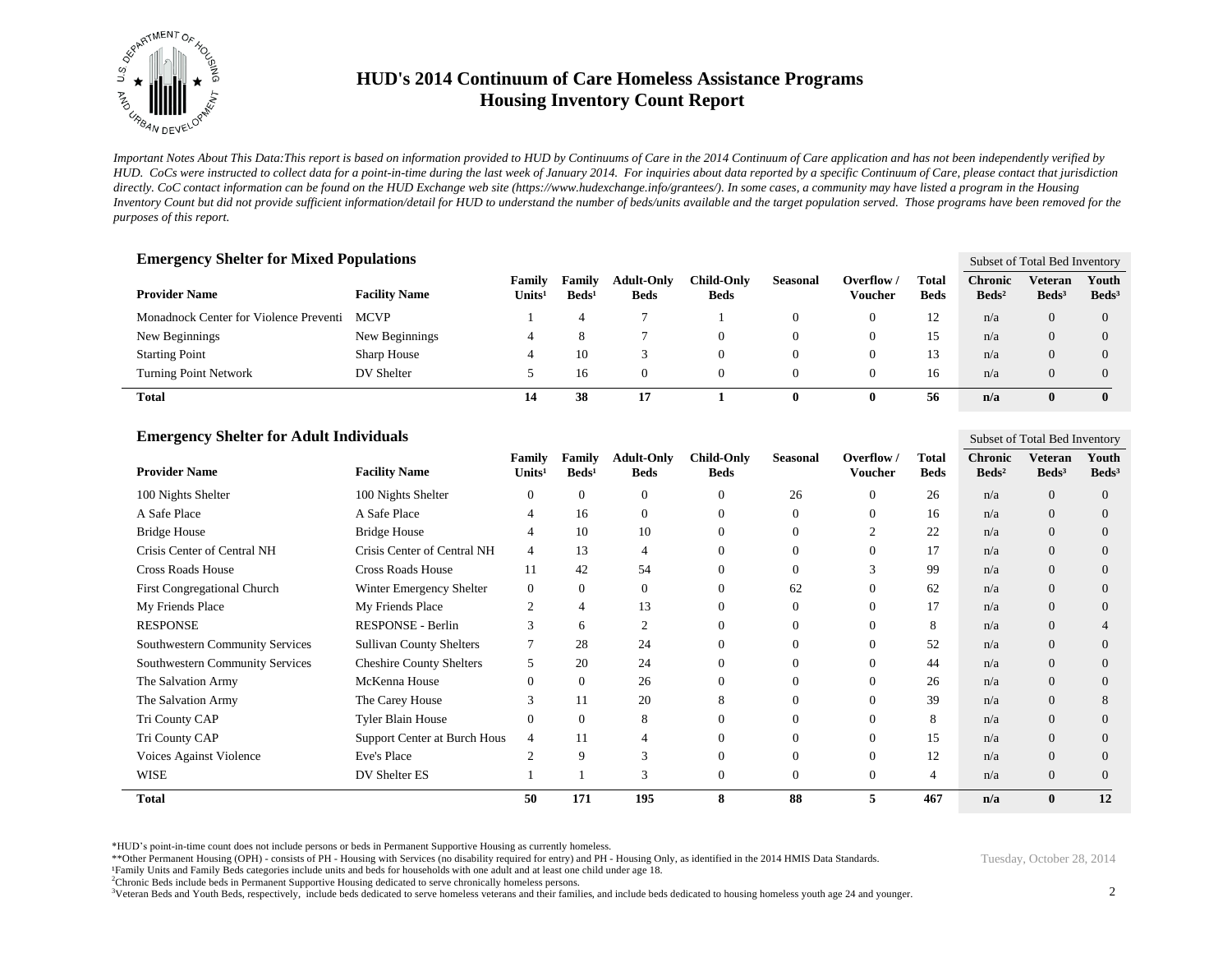

*Important Notes About This Data:This report is based on information provided to HUD by Continuums of Care in the 2014 Continuum of Care application and has not been independently verified by HUD. CoCs were instructed to collect data for a point-in-time during the last week of January 2014. For inquiries about data reported by a specific Continuum of Care, please contact that jurisdiction*  directly. CoC contact information can be found on the HUD Exchange web site (https://www.hudexchange.info/grantees/). In some cases, a community may have listed a program in the Housing *Inventory Count but did not provide sufficient information/detail for HUD to understand the number of beds/units available and the target population served. Those programs have been removed for the purposes of this report.*

| <b>Transitional Housing for Families<sup>1</sup></b> |                               |                              |                           |                                  |                           |                 |                       |                      |                                   | Subset of Total Bed Inventory |                            |  |
|------------------------------------------------------|-------------------------------|------------------------------|---------------------------|----------------------------------|---------------------------|-----------------|-----------------------|----------------------|-----------------------------------|-------------------------------|----------------------------|--|
| <b>Provider Name</b>                                 | <b>Facility Name</b>          | Family<br>$\mathbf{Units^1}$ | Family<br>$\text{Beds}^1$ | <b>Adult-Only</b><br><b>Beds</b> | Child-Onlv<br><b>Beds</b> | <b>Seasonal</b> | Overflow /<br>Voucher | Total<br><b>Beds</b> | <b>Chronic</b><br>$\text{Beds}^2$ | Veteran<br>Beds <sup>3</sup>  | Youth<br>Beds <sup>3</sup> |  |
| Child & Family Services                              | TH Littleton                  |                              | <sub>6</sub>              |                                  | $\mathbf{0}$              | n/a             | n/a                   | 6                    | n/a                               | $\overline{0}$                |                            |  |
| Homeless Center for Strafford County                 | Homeless Center for Strafford | 3                            | 14                        |                                  | $\mathbf{0}$              | n/a             | n/a                   | 14                   | n/a                               | $\overline{0}$                | $\Omega$                   |  |
| Laconia Area Land Trust                              | Elm Street                    | 4                            | 22                        |                                  | $\mathbf{0}$              | n/a             | n/a                   | 22                   | n/a                               | $\overline{0}$                | $\Omega$                   |  |
| My Friend's Place                                    | Our Place                     | 4                            | 14                        | $\Omega$                         | $\mathbf{0}$              | n/a             | n/a                   | 14                   | n/a                               | $\Omega$                      | $\Omega$                   |  |
| Southwestern Community Services                      | <b>Sullivan County THP</b>    | 8                            | 32                        |                                  | $\mathbf{0}$              | n/a             | n/a                   | 32                   | n/a                               | $\overline{0}$                | $\Omega$                   |  |
| Southwestern Community Services                      | <b>Next Steps THP</b>         |                              | 16                        |                                  | $\mathbf{0}$              | n/a             | n/a                   | 16                   | n/a                               | $\Omega$                      | $\Omega$                   |  |
| Total                                                |                               | 27                           | 104                       | $\mathbf{0}$                     | $\mathbf{0}$              | n/a             | n/a                   | 104                  | n/a                               | $\mathbf{0}$                  |                            |  |

| <b>Transitional Housing for Mixed Populations</b> |                                |                              |                             |                                  |                           |                 |                       |                      |                                   |                              | Subset of Total Bed Inventory |  |  |
|---------------------------------------------------|--------------------------------|------------------------------|-----------------------------|----------------------------------|---------------------------|-----------------|-----------------------|----------------------|-----------------------------------|------------------------------|-------------------------------|--|--|
| <b>Provider Name</b>                              | <b>Facility Name</b>           | Family<br>Units <sup>1</sup> | Family<br>Beds <sup>1</sup> | <b>Adult-Only</b><br><b>Beds</b> | Child-Only<br><b>Beds</b> | <b>Seasonal</b> | Overflow /<br>Voucher | Total<br><b>Beds</b> | <b>Chronic</b><br>$\text{Beds}^2$ | Veteran<br>Beds <sup>3</sup> | Youth<br>Beds <sup>3</sup>    |  |  |
| <b>Families in Transition</b>                     | FIT - Concord THP              | 8                            | 16                          |                                  | $\theta$                  | n/a             | n/a                   | 18                   | n/a                               |                              | $\overline{0}$                |  |  |
| <b>Monadnock Area Transitional Services</b>       | Monadnock Area Transitional    |                              | 14                          | $\Omega$                         | 0                         | n/a             | n/a                   | 14                   | n/a                               | $\Omega$                     | $\Omega$                      |  |  |
| New Generation                                    | <b>Transitional Apartments</b> |                              |                             | $\Omega$                         | $\theta$                  | n/a             | n/a                   | 4                    | n/a                               |                              | $\Omega$                      |  |  |
| New Generation                                    | <b>Pregnancy Shelter</b>       |                              | 14                          | $\Omega$                         | $\theta$                  | n/a             | n/a                   | 14                   | n/a                               |                              | $\Omega$                      |  |  |
| Total                                             |                                | 18                           | 48                          | ◠                                | v                         | n/a             | n/a                   | 50                   | n/a                               | $\bf{0}$                     | $\bf{0}$                      |  |  |

\*HUD's point-in-time count does not include persons or beds in Permanent Supportive Housing as currently homeless.

\*\*Other Permanent Housing (OPH) - consists of PH - Housing with Services (no disability required for entry) and PH - Housing Only, as identified in the 2014 HMIS Data Standards. ¹Family Units and Family Beds categories include units and beds for households with one adult and at least one child under age 18.

<sup>2</sup>Chronic Beds include beds in Permanent Supportive Housing dedicated to serve chronically homeless persons.

<sup>3</sup>Veteran Beds and Youth Beds, respectively, include beds dedicated to serve homeless veterans and their families, and include beds dedicated to housing homeless youth age 24 and younger.

Tuesday, October 28, 2014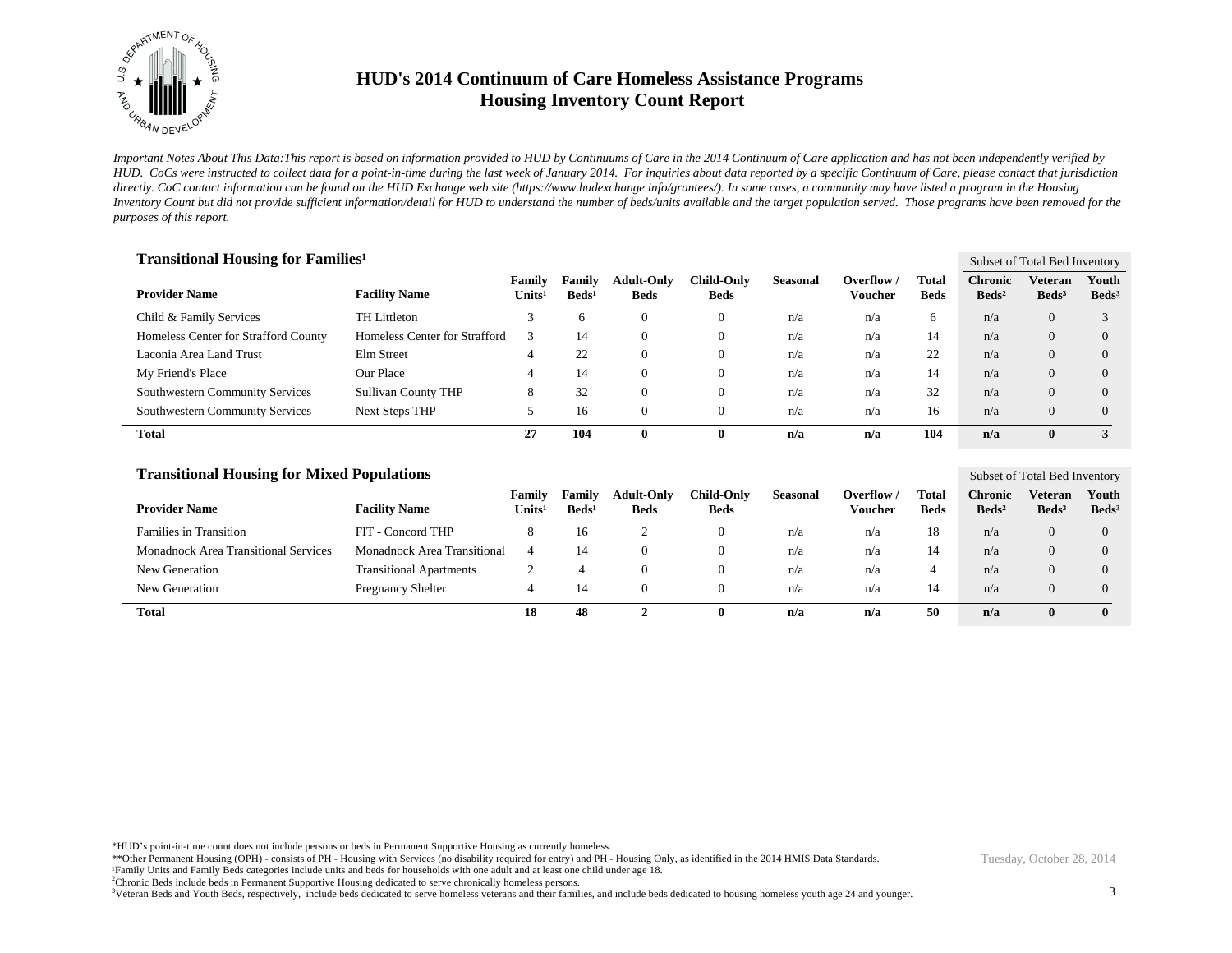

*Important Notes About This Data:This report is based on information provided to HUD by Continuums of Care in the 2014 Continuum of Care application and has not been independently verified by HUD. CoCs were instructed to collect data for a point-in-time during the last week of January 2014. For inquiries about data reported by a specific Continuum of Care, please contact that jurisdiction*  directly. CoC contact information can be found on the HUD Exchange web site (https://www.hudexchange.info/grantees/). In some cases, a community may have listed a program in the Housing *Inventory Count but did not provide sufficient information/detail for HUD to understand the number of beds/units available and the target population served. Those programs have been removed for the purposes of this report.*

| <b>Transitional Housing for Adult Individuals</b> |                              |                              |                           |                                  |                                  |                 |                              |                      |                                     |                                     | Subset of Total Bed Inventory |  |  |
|---------------------------------------------------|------------------------------|------------------------------|---------------------------|----------------------------------|----------------------------------|-----------------|------------------------------|----------------------|-------------------------------------|-------------------------------------|-------------------------------|--|--|
| <b>Provider Name</b>                              | <b>Facility Name</b>         | Family<br>Units <sup>1</sup> | Family<br>$\text{Beds}^1$ | <b>Adult-Only</b><br><b>Beds</b> | <b>Child-Only</b><br><b>Beds</b> | <b>Seasonal</b> | Overflow /<br><b>Voucher</b> | Total<br><b>Beds</b> | <b>Chronic</b><br>Beds <sup>2</sup> | <b>Veteran</b><br>Beds <sup>3</sup> | Youth<br>Beds <sup>3</sup>    |  |  |
| Belknap-Merrimack CAP                             | New Start - Cottage Street   | 6                            | 16                        | $\mathbf{0}$                     | $\theta$                         | n/a             | n/a                          | 16                   | n/a                                 | $\overline{0}$                      | $\overline{0}$                |  |  |
| Belknap-Merrimack CAP                             | Glen Street (formerly Bow/Gl | 6                            | 19                        |                                  | $\theta$                         | n/a             | n/a                          | 20                   | n/a                                 | $\overline{0}$                      | $\overline{0}$                |  |  |
| Child & Family Services                           | TH Dover                     | $\mathbf{0}$                 | $\overline{0}$            | 6                                | $\mathbf{0}$                     | n/a             | n/a                          | 6                    | n/a                                 | $\theta$                            | 6                             |  |  |
| Child & Family Services                           | TH Concord                   | $\mathbf{0}$                 | $\overline{0}$            | 6                                | $\theta$                         | n/a             | n/a                          | 6                    | n/a                                 | $\overline{0}$                      | 6                             |  |  |
| Headrest                                          | Headrest                     | $\mathbf{0}$                 | $\Omega$                  | 8                                | $\theta$                         | n/a             | n/a                          | 8                    | n/a                                 | $\overline{0}$                      | $\overline{0}$                |  |  |
| Northern Human Services                           | Gilpin House                 | $\mathbf{0}$                 | $\Omega$                  | 6                                | $\theta$                         | n/a             | n/a                          | 6                    | n/a                                 | $\theta$                            | $\overline{0}$                |  |  |
| Southwestern Community Services                   | Second Chance for Success    | $\mathbf{0}$                 | $\theta$                  | 12                               | $\theta$                         | n/a             | n/a                          | 12                   | n/a                                 | $\overline{0}$                      | $\overline{0}$                |  |  |
| The Samartians                                    | Mary's Place                 | $\mathbf{0}$                 | $\Omega$                  | 5                                | $\theta$                         | n/a             | n/a                          | 5                    | n/a                                 | $\Omega$                            | $\Omega$                      |  |  |
| Veteran Homestead Inc.                            | Victory Farm                 | $\mathbf{0}$                 | $\Omega$                  | 16                               | $\theta$                         | n/a             | n/a                          | 16                   | n/a                                 | 16                                  | 16                            |  |  |
| <b>Total</b>                                      |                              | 12                           | 35                        | 60                               | $\bf{0}$                         | n/a             | n/a                          | 95                   | n/a                                 | 16                                  | 28                            |  |  |
|                                                   |                              |                              |                           |                                  |                                  |                 |                              |                      |                                     |                                     |                               |  |  |

| <b>Permanent Supportive Housing for Families</b> <sup>1</sup> |                                 |                              |                             |                                  |                           |          |                       |                             |                                     | Subset of Total Bed Inventory     |                            |  |
|---------------------------------------------------------------|---------------------------------|------------------------------|-----------------------------|----------------------------------|---------------------------|----------|-----------------------|-----------------------------|-------------------------------------|-----------------------------------|----------------------------|--|
| <b>Provider Name</b>                                          | <b>Facility Name</b>            | Familv<br>Units <sup>1</sup> | Family<br>Beds <sup>1</sup> | <b>Adult-Only</b><br><b>Beds</b> | Child-Only<br><b>Beds</b> | Seasonal | Overflow .<br>Voucher | <b>Total</b><br><b>Beds</b> | <b>Chronic</b><br>Beds <sup>2</sup> | <b>Veteran</b><br>$\text{Beds}^3$ | Youth<br>Beds <sup>3</sup> |  |
| The Housing Partnership                                       | <b>Rochester Family Housing</b> |                              | 35                          |                                  |                           | n/a      | n/a                   | 35                          |                                     |                                   |                            |  |
| <b>Total</b>                                                  |                                 | 12                           | 35                          |                                  | o                         | n/a      | n/a                   | 35                          |                                     |                                   |                            |  |

| <b>Permanent Supportive Housing for Mixed Populations</b> |                             |                         |                           |                                  |                                  |          |                     |                             |                                   | Subset of Total Bed Inventory     |                          |  |
|-----------------------------------------------------------|-----------------------------|-------------------------|---------------------------|----------------------------------|----------------------------------|----------|---------------------|-----------------------------|-----------------------------------|-----------------------------------|--------------------------|--|
| <b>Provider Name</b>                                      | <b>Facility Name</b>        | <b>Family</b><br>Jnits' | Family<br>$\text{Beds}^1$ | <b>Adult-Only</b><br><b>Beds</b> | <b>Child-Only</b><br><b>Beds</b> | Seasonal | Overflow<br>Voucher | <b>Total</b><br><b>Beds</b> | <b>Chronic</b><br>$\text{Beds}^2$ | <b>Veteran</b><br>$\text{Beds}^3$ | Youth<br>$\text{Beds}^3$ |  |
| <b>Families in Transition</b>                             | FIT - Dover Permanent Housi |                         |                           |                                  |                                  | n/a      | n/a                 |                             |                                   |                                   |                          |  |
| Total                                                     |                             |                         |                           |                                  |                                  | n/a      | n/a                 |                             |                                   |                                   | 0                        |  |

\*HUD's point-in-time count does not include persons or beds in Permanent Supportive Housing as currently homeless.

\*\*Other Permanent Housing (OPH) - consists of PH - Housing with Services (no disability required for entry) and PH - Housing Only, as identified in the 2014 HMIS Data Standards. Family Units and Family Beds categories include units and beds for households with one adult and at least one child under age 18.

<sup>2</sup>Chronic Beds include beds in Permanent Supportive Housing dedicated to serve chronically homeless persons.

<sup>3</sup>Veteran Beds and Youth Beds, respectively, include beds dedicated to serve homeless veterans and their families, and include beds dedicated to housing homeless youth age 24 and younger.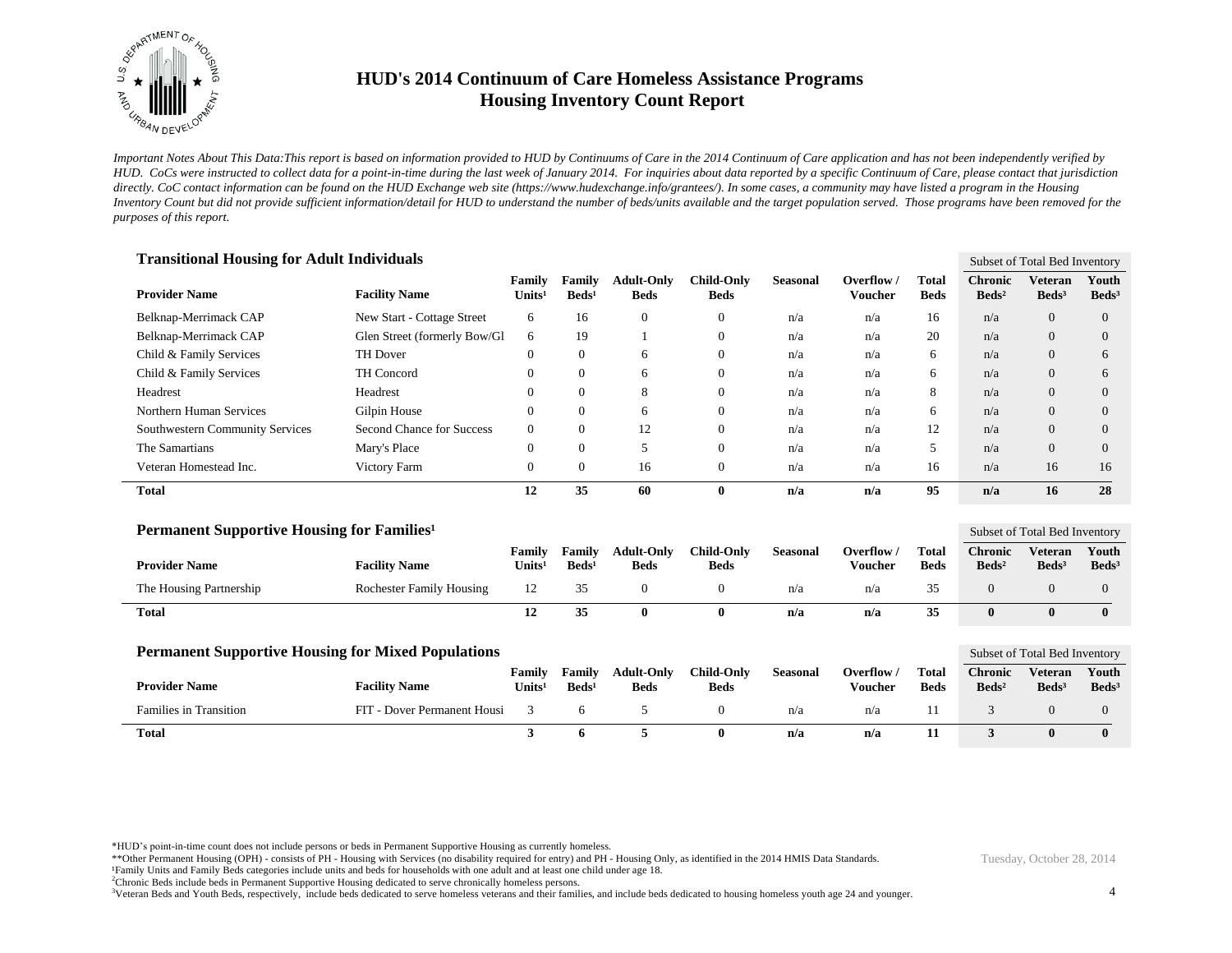

*Important Notes About This Data:This report is based on information provided to HUD by Continuums of Care in the 2014 Continuum of Care application and has not been independently verified by HUD. CoCs were instructed to collect data for a point-in-time during the last week of January 2014. For inquiries about data reported by a specific Continuum of Care, please contact that jurisdiction*  directly. CoC contact information can be found on the HUD Exchange web site (https://www.hudexchange.info/grantees/). In some cases, a community may have listed a program in the Housing *Inventory Count but did not provide sufficient information/detail for HUD to understand the number of beds/units available and the target population served. Those programs have been removed for the purposes of this report.*

| Permanent Supportive Housing for Adult Individuals<br>Subset of Total Bed Inventory |                                     |                              |                           |                                  |                                  |                 |                              |                             |                                   |                                     |                          |
|-------------------------------------------------------------------------------------|-------------------------------------|------------------------------|---------------------------|----------------------------------|----------------------------------|-----------------|------------------------------|-----------------------------|-----------------------------------|-------------------------------------|--------------------------|
| <b>Provider Name</b>                                                                | <b>Facility Name</b>                | Family<br>Units <sup>1</sup> | Family<br>$\text{Beds}^1$ | <b>Adult-Only</b><br><b>Beds</b> | <b>Child-Only</b><br><b>Beds</b> | <b>Seasonal</b> | Overflow /<br><b>Voucher</b> | <b>Total</b><br><b>Beds</b> | <b>Chronic</b><br>$\text{Beds}^2$ | <b>Veteran</b><br>Beds <sup>3</sup> | Youth<br>$\text{Beds}^3$ |
| Behavioral Health & Developmental Servi Tideview                                    |                                     | $\Omega$                     | $\Omega$                  | 6                                | $\Omega$                         | n/a             | n/a                          | 6                           | 2                                 | $\Omega$                            | $\overline{0}$           |
| Behavioral Health & Developmental Servi 22/24 Academy Street                        |                                     | $\Omega$                     | $\Omega$                  | 5                                | $\mathbf{0}$                     | n/a             | n/a                          | 5                           | 2                                 | $\Omega$                            | $\Omega$                 |
| Center for Life Management                                                          | Shelter Plus Care II - Coos         | $\Omega$                     | $\Omega$                  | $\overline{2}$                   | $\Omega$                         | n/a             | n/a                          | $\overline{c}$              | $\overline{0}$                    | $\Omega$                            | $\overline{0}$           |
| Center for Life Management                                                          | <b>Shelter Plus Care</b>            | $\Omega$                     | $\Omega$                  | 25                               | $\Omega$                         | n/a             | n/a                          | 25                          | 3                                 | $\Omega$                            | $\overline{0}$           |
| Center for Life Management                                                          | CLM Shelter Plus Care II - R        | $\mathbf{0}$                 | $\Omega$                  | 7                                | $\mathbf{0}$                     | n/a             | n/a                          | 7                           |                                   | $\Omega$                            | $\overline{0}$           |
| Center for Life Management                                                          | <b>CLM PHI</b>                      | $\Omega$                     | $\overline{0}$            | 20                               | $\mathbf{0}$                     | n/a             | n/a                          | 20                          | $\overline{4}$                    | $\overline{0}$                      | $\overline{0}$           |
| Center for Life Management                                                          | Beaver Lake Lodge                   | $\Omega$                     | $\Omega$                  | 15                               | $\mathbf{0}$                     | n/a             | n/a                          | 15                          | $\theta$                          | $\Omega$                            | $\overline{0}$           |
| Community Services Council of New Ha                                                | Franklin Falls Farm                 | $\Omega$                     | $\overline{0}$            | 6                                | $\mathbf{0}$                     | n/a             | n/a                          | 6                           | $\overline{0}$                    | $\Omega$                            | $\overline{0}$           |
| Families in Transition                                                              | Concord Community Perman            | $\boldsymbol{0}$             | $\overline{0}$            | 10                               | $\mathbf{0}$                     | n/a             | n/a                          | 10                          | 10                                | $\Omega$                            | $\overline{0}$           |
| Families in Transition                                                              | <b>Concord Permanent Housing</b>    | 3                            | 6                         | 3                                | $\mathbf{0}$                     | n/a             | n/a                          | 9                           | $\theta$                          | $\Omega$                            | $\overline{0}$           |
| Families in Transition                                                              | Concord Community Leasing           | 6                            | 23                        | 3                                | $\Omega$                         | n/a             | n/a                          | 26                          | 3                                 | $\Omega$                            | $\overline{0}$           |
| Genesis Behavioral Health                                                           | Summer Street Permanent Ho          | $\mathbf{0}$                 | $\overline{0}$            | $\overline{7}$                   | $\Omega$                         | n/a             | n/a                          | 7                           | $\Omega$                          | $\Omega$                            | $\overline{0}$           |
| Genesis Behavioral Health                                                           | <b>McGrath Street</b>               | $\Omega$                     | $\overline{0}$            | 14                               | $\theta$                         | n/a             | n/a                          | 14                          | $\overline{2}$                    | $\Omega$                            | $\overline{0}$           |
| Seacoast Mental Health                                                              | Springbrook Condos                  | $\Omega$                     | $\overline{0}$            | 6                                | $\mathbf{0}$                     | n/a             | n/a                          | 6                           | 3                                 | $\theta$                            | $\overline{0}$           |
| Seacoast Mental Health                                                              | Fairweather Lodge                   | $\theta$                     | $\overline{0}$            | 8                                | $\mathbf{0}$                     | n/a             | n/a                          | 8                           | $\overline{0}$                    | $\overline{0}$                      | $\overline{0}$           |
| Southwestern Community Services                                                     | <b>PHP</b> Ashuelot                 | 3                            | 15                        |                                  | $\Omega$                         | n/a             | n/a                          | 16                          |                                   | $\Omega$                            | $\overline{0}$           |
| Southwestern Community Services                                                     | <b>Permanent Housing</b>            | $\overline{2}$               | 10                        | $\overline{c}$                   | $\mathbf{0}$                     | n/a             | n/a                          | 12                          | $\overline{2}$                    | $\Omega$                            | $\overline{0}$           |
| Southwestern Community Services                                                     | Shelter Plus Care - Sullivan        | 6                            | 15                        | $\overline{4}$                   | $\theta$                         | n/a             | n/a                          | 19                          | 2                                 | $\Omega$                            | $\overline{0}$           |
| Southwestern Community Services                                                     | <b>Central Street Permanent Hou</b> | 4                            | 12                        | $\overline{0}$                   | $\Omega$                         | n/a             | n/a                          | 12                          | $\Omega$                          | $\Omega$                            | $\Omega$                 |
| <b>Southwestern Community Services</b>                                              | Shelter Plus Care - Cheshire        | 6                            | 16                        | 7                                | $\Omega$                         | n/a             | n/a                          | 23                          | 3                                 | $\Omega$                            | $\Omega$                 |
| VAMC - Manchester                                                                   | VASH - Merrimack County             | 4                            | 11                        | 14                               | $\Omega$                         | n/a             | n/a                          | 25                          | 5                                 | 25                                  | $\Omega$                 |
| VAMC - Manchester                                                                   | VASH - Belknap County               | 2                            | 7                         | $\theta$                         | $\mathbf{0}$                     | n/a             | n/a                          | 7                           | $\overline{c}$                    | 7                                   | $\Omega$                 |
| VAMC - Manchester                                                                   | VASH - Strafford County             | 5                            | 22                        | 7                                | $\Omega$                         | n/a             | n/a                          | 29                          | $\overline{7}$                    | 29                                  | $\Omega$                 |
| VAMC - Manchester                                                                   | VASH - Rockingam County             | 4                            | 19                        | 5                                | $\Omega$                         | n/a             | n/a                          | 24                          | 6                                 | 24                                  | $\Omega$                 |
| White River Junction VAMC                                                           | WRJ VASH Program - Grafto           | 2                            | 11                        | $\theta$                         | $\Omega$                         | n/a             | n/a                          | 11                          | 11                                | 11                                  | $\Omega$                 |
| White River Junction VAMC                                                           | WRJ VASH Program - Coos             | $\boldsymbol{0}$             | $\overline{0}$            |                                  | $\Omega$                         | n/a             | n/a                          | 1                           | $\overline{1}$                    | 1                                   | $\Omega$                 |
| White River Junction VAMC                                                           | WRJ VASH Program - Chesh            | $\mathbf{0}$                 | $\overline{0}$            |                                  | $\Omega$                         | n/a             | n/a                          | 4                           | $\Delta$                          | $\Delta$                            | $\Omega$                 |
| White River Junction VAMC                                                           | <b>Sullivan County VASH</b>         | $\Omega$                     | $\Omega$                  | $\mathcal{R}$                    | $\Omega$                         | n/a             | n/a                          | 3                           | $\mathcal{R}$                     | 3                                   | $\Omega$                 |

**Permanent Supportive Housing for Adult Individuals**

\*HUD's point-in-time count does not include persons or beds in Permanent Supportive Housing as currently homeless.

\*\*Other Permanent Housing (OPH) - consists of PH - Housing with Services (no disability required for entry) and PH - Housing Only, as identified in the 2014 HMIS Data Standards.

¹Family Units and Family Beds categories include units and beds for households with one adult and at least one child under age 18.

<sup>2</sup>Chronic Beds include beds in Permanent Supportive Housing dedicated to serve chronically homeless persons.

<sup>3</sup>Veteran Beds and Youth Beds, respectively, include beds dedicated to serve homeless veterans and their families, and include beds dedicated to housing homeless youth age 24 and younger.

Tuesday, October 28, 2014